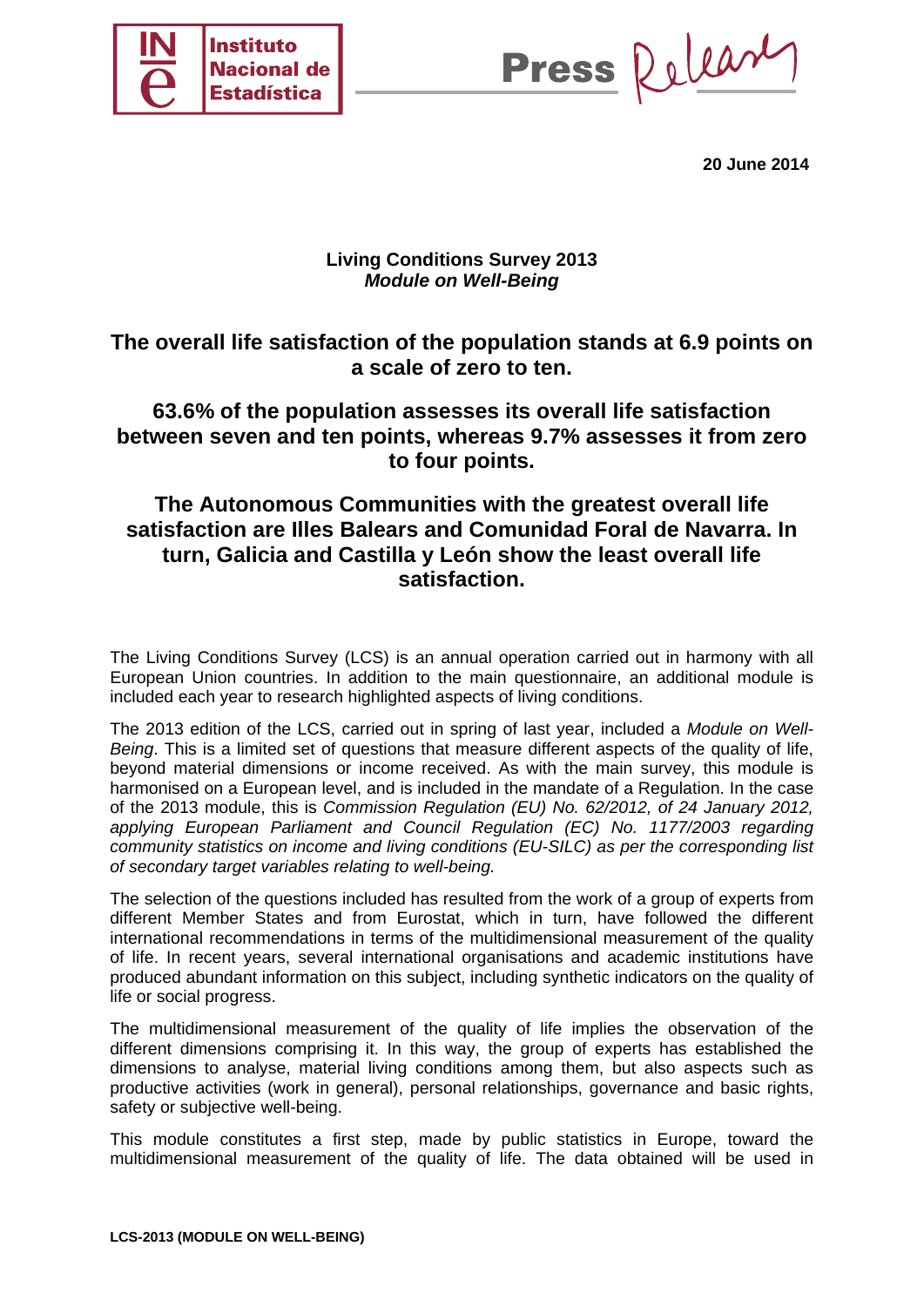constructing indicators on the quality of life, which are being developed within the European scope. The current plan is to repeat the module periodically, every six year.

This gathers the subjective assessment that the interviewed person makes of the different dimensions comprising her or his quality of life from a multidimensional perspective. The person is asked to assess her or his overall life satisfaction, and different specific aspects, such as the financial situation, accommodation, free time, trust in institutions, trust in others, personal relationships, safety or job satisfaction with the current job, in the case of the employed population.

The publication of this *module on well-being* was announced on 20 May.

| Evaluation of the unitrent unnersions of weil-being                                   |          |       |         |            |
|---------------------------------------------------------------------------------------|----------|-------|---------|------------|
| Percentage of persons by evaluation and average evaluation. (0: minimum; 10: maximum) |          |       |         |            |
|                                                                                       |          |       |         | Average    |
|                                                                                       | $0$ to 4 | $5-6$ | 7 to 10 | evaluation |
| Overall life satisfaction                                                             | 9.7      | 26.7  | 63.6    | 6.9        |
| Material living conditions                                                            |          |       |         |            |
| - Satisfaction with financial situation                                               | 23.4     | 36.6  | 40.1    | 5.8        |
| - Satisfaction with accommodation                                                     | 6.2      | 21.8  | 71.9    | 7.3        |
| - Satisfaction with recreational and green areas                                      | 14.5     | 25.6  | 60.0    | 6.6        |
| Productive and valued activities                                                      |          |       |         |            |
| - Satisfaction with time use                                                          | 16.1     | 26.7  | 57.2    | 6.6        |
| - Satisfaction with current job                                                       | 10.1     | 26.4  | 63.6    | 6.9        |
| Governance and basic rights                                                           |          |       |         |            |
| -Trust in the political system                                                        | 81.7     | 14.5  | 3.7     | 1.9        |
| - Trust in the legal system                                                           | 65.0     | 26.7  | 8.3     | 3.1        |
| - Trust in the police                                                                 | 26.0     | 37.5  | 36.5    | 5.4        |
| Leisure and social interactions                                                       |          |       |         |            |
| - Trust in other persons                                                              | 15.8     | 32.3  | 51.9    | 6.3        |
| - Satisfaction with personal relationships                                            | 3.5      | 14.9  | 81.6    | 7.8        |
|                                                                                       |          |       |         |            |

#### **Evaluation of the different dimensions of well-being**

Release

**Press** 

#### Average evaluation of the different dimensions of well-being

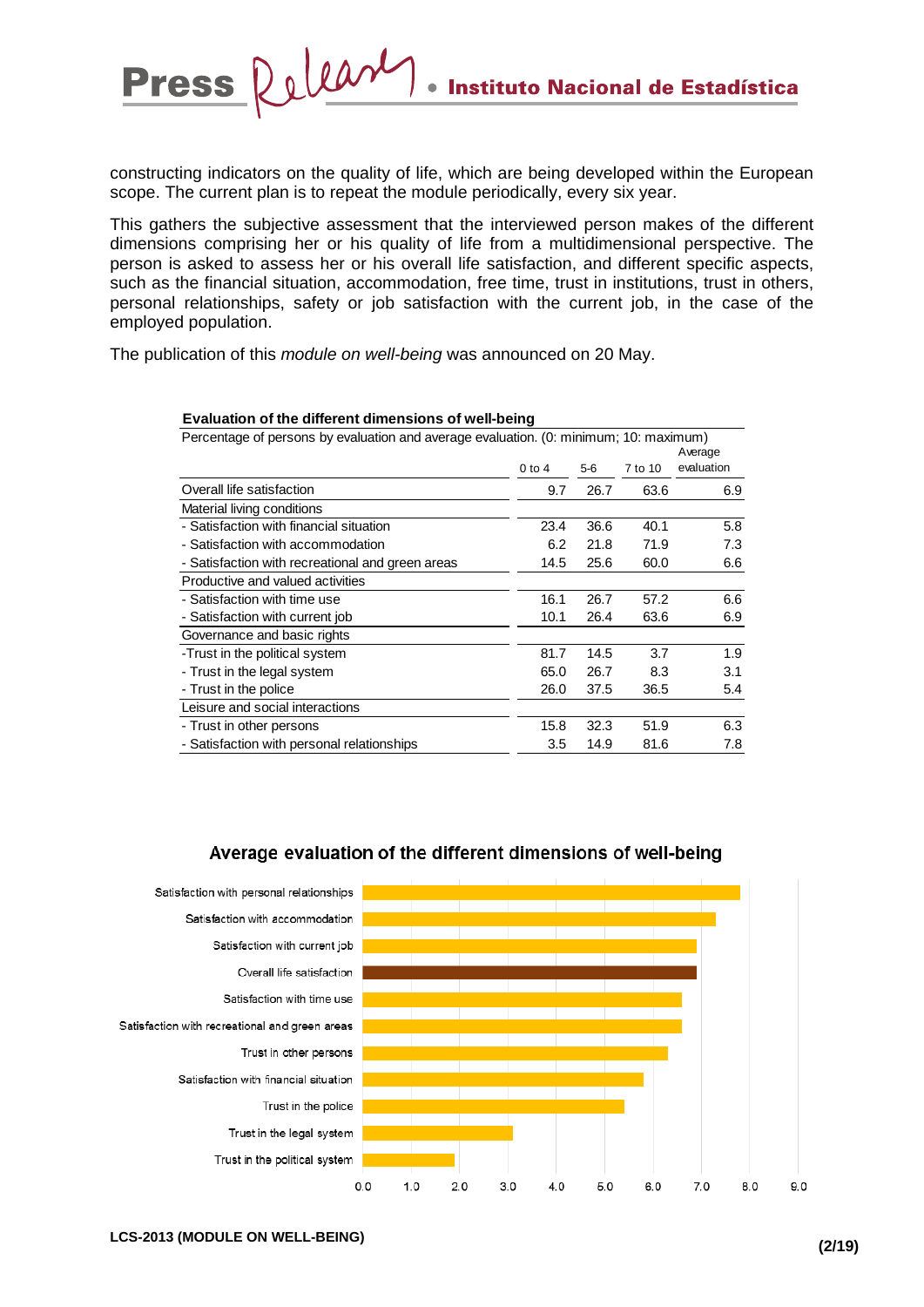### **Overall life satisfaction**

Press Releary

The question posed in the questionnaire was: *"What is your current degree of overall life satisfaction? (using a scale of 0 to 10, in which 0 means not at all satisfied and 10 means completely satisfied)"* 

The average assessment was 6.9. A total of 9.7% of persons stated that they had a degree of satisfaction from zero to four points, and 63.6% had a degree of seven to ten points (this percentage rising to 73.1% for young persons aged 16 to 29 years old).

Overall life satisfaction was greater among the persons with the highest household income and with the highest educational level. Thus, 77.7% of persons living in households with high income provided an assessment of seven to ten for their overall life satisfaction, whilst only 4.6% gave an assessment of four points or less.

Conversely, 49.5% of persons with an educational level of primary education or less gave an assessment of seven to ten points, and 15.9% provided an assessment of zero to four.

#### **Overall life satisfaction**

(0: not at all satisfied; 10: completely satisfied). Horizontal percentages

|                                                    |            |       |         | Average |
|----------------------------------------------------|------------|-------|---------|---------|
|                                                    | $0$ to $4$ | $5-6$ | 7 to 10 | value   |
| <b>TOTAL</b>                                       | 9.7        | 26.7  | 63.6    | 6.9     |
| <b>AGE GROUP</b>                                   |            |       |         |         |
| 16 to 29 years old                                 | 6.6        | 20.3  | 73.1    | 7.3     |
| 30 to 44 years old                                 | 8.9        | 24.7  | 66.4    | 7.0     |
| 45 to 64 years old                                 | 10.4       | 29.3  | 60.3    | 6.7     |
| 65 and over                                        | 12.6       | 30.8  | 56.6    | 6.6     |
| <b>SEX</b>                                         |            |       |         |         |
| Males                                              | 9.9        | 26.7  | 63.4    | 6.9     |
| Females                                            | 9.6        | 26.6  | 63.8    | 6.9     |
| INCOME BY CONSUMPTION UNIT(1)                      |            |       |         |         |
| Less than 8,052 euros (net annual income)          | 17.6       | 33.4  | 49.0    | 6.2     |
| Between 8,052 and 13,524 euros                     | 11.6       | 29.8  | 58.6    | 6.7     |
| Between 13,524 and 21,926 euros                    | 6.5        | 25.5  | 68.0    | 7.1     |
| More than 21,926 euros                             | 4.6        | 17.7  | 77.7    | 7.5     |
| EDUCATIONAL LEVEL ATTAINED                         |            |       |         |         |
| Primary education or lower                         | 15.9       | 34.6  | 49.5    | 6.3     |
| First stage Secondary Education (ESO, etc.)        | 10.1       | 29.3  | 60.7    | 6.8     |
| Second stage Secondary Education (Bachiller, etc.) | 6.9        | 23.7  | 69.4    | 7.1     |
| Higher education                                   | 5.6        | 18.6  | 75.9    | 7.4     |
| RELATIONSHIP WITH ECONOMIC ACTIVITY                |            |       |         |         |
| <b>Employed persons</b>                            | 4.6        | 22.3  | 73.2    | 7.3     |
| Unemployed persons                                 | 20.3       | 35.0  | 44.7    | 6.0     |
| Retired persons                                    | 10.4       | 29.4  | 60.2    | 6.8     |
| Other economically inactive persons                | 10.7       | 26.4  | 62.8    | 6.8     |
| <b>NATIONALITY</b>                                 |            |       |         |         |
| Spanish                                            | 9.4        | 26.3  | 64.3    | 6.9     |
| Foreign (European Union)                           | 8.7        | 30.7  | 60.6    | 6.8     |
| Foreign (Rest of the world)                        | 14.2       | 29.6  | 56.2    | 6.6     |

(1) See definition in the methodological note (page 19)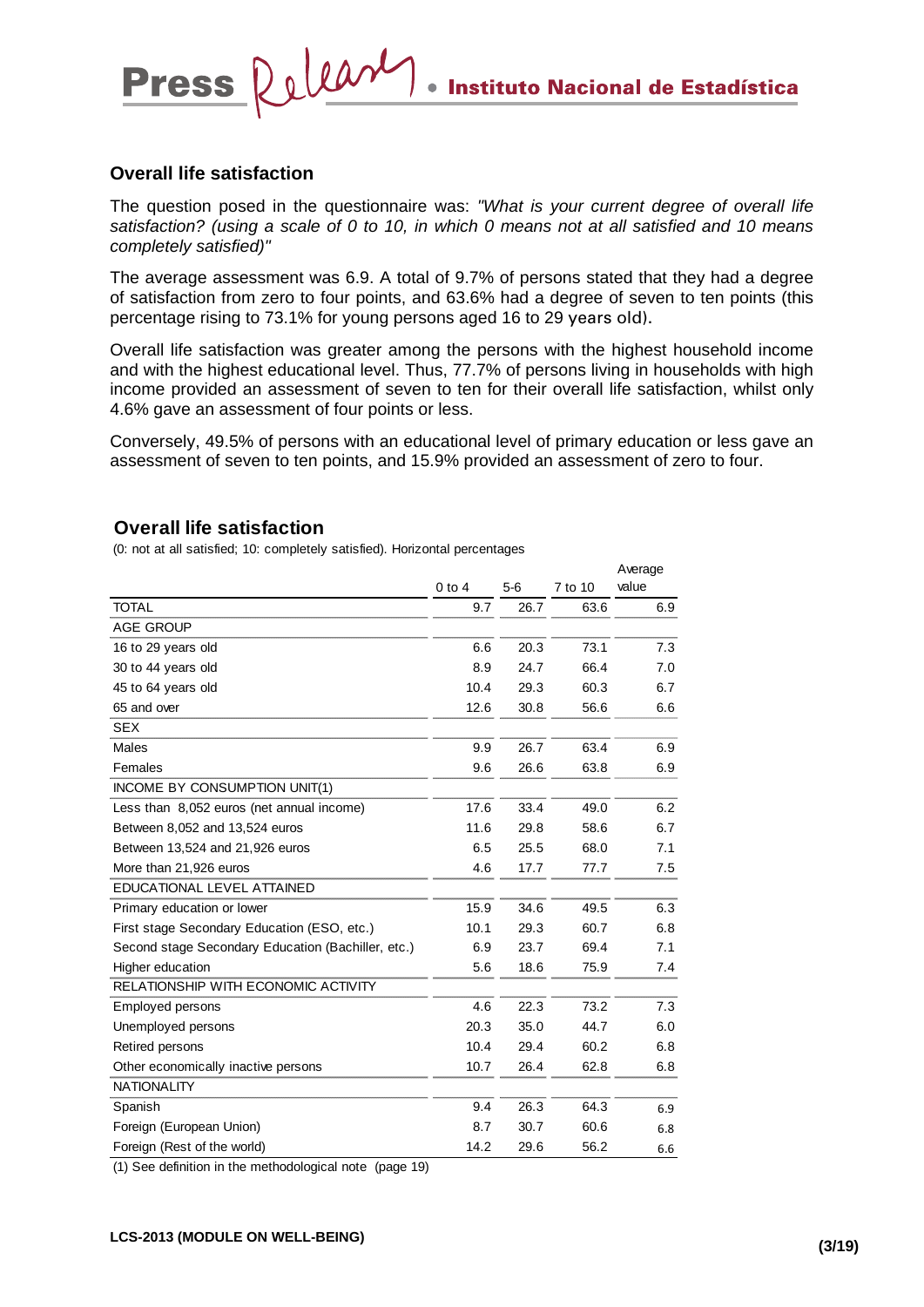Average

#### **Material conditions**

The questionnaire contained the following questions:

Press Releary

*"What is your degree of overall satisfaction with the financial situation of your household? (using a scale of 0 to 10, in which 0 means not at all satisfied and 10 means completely satisfied)"* 

*"What is your degree of overall satisfaction with your accommodation? (using a scale of 0 to 10, in which 0 means not at all satisfied and 10 means completely satisfied)"* 

Those persons with higher levels of income were the persons who most stated that they were satisfied with the financial situation of their household (67.6% gave an assessment of seven to ten), followed by those with higher training levels (54.4% with a value of seven to ten).

At the opposite end of the spectrum were unemployed persons. 49.0% of them stated that their degree of satisfaction was four points or less.

#### **Satisfaction with the financial situation**

|                                                    |            |       |         | Average |
|----------------------------------------------------|------------|-------|---------|---------|
|                                                    | $0$ to $4$ | $5-6$ | 7 to 10 | value   |
| <b>TOTAL</b>                                       | 23.4       | 36.6  | 40.1    | 5.8     |
| <b>AGE GROUP</b>                                   |            |       |         |         |
| 16 to 29 years old                                 | 22.2       | 32.6  | 45.3    | 6.0     |
| 30 to 44 years old                                 | 24.8       | 36.6  | 38.6    | 5.6     |
| 45 to 64 years old                                 | 25.4       | 37.0  | 37.6    | 5.6     |
| 65 and over                                        | 19.1       | 39.4  | 41.6    | 6.0     |
| <b>SEX</b>                                         |            |       |         |         |
| Males                                              | 23.4       | 36.6  | 40.0    | 5.8     |
| Females                                            | 23.3       | 36.5  | 40.1    | 5.8     |
| <b>INCOME BY CONSUMPTION UNIT</b>                  |            |       |         |         |
| Less than 8,052 euros (net annual income)          | 45.9       | 35.3  | 18.8    | 4.4     |
| Between 8,052 and 13,524 euros                     | 28.8       | 42.2  | 29.0    | 5.3     |
| Between 13,524 and 21,926 euros                    | 15.2       | 39.4  | 45.4    | 6.2     |
| More than 21,926 euros                             | 6.9        | 25.6  | 67.6    | 7.0     |
| EDUCATIONAL LEVEL ATTAINED                         |            |       |         |         |
| Primary education or lower                         | 30.6       | 39.5  | 29.9    | 5.3     |
| First stage Secondary Education (ESO, etc.)        | 28.8       | 37.3  | 34.0    | 5.4     |
| Second stage Secondary Education (Bachiller, etc.) | 19.3       | 38.7  | 42.1    | 5.9     |
| Higher education                                   | 14.3       | 31.3  | 54.4    | 6.4     |
| RELATIONSHIP WITH ECONOMIC ACTIVITY                |            |       |         |         |
| Employed persons                                   | 16.0       | 37.0  | 47.1    | 6.2     |
| Unemployed persons                                 | 49.0       | 34.5  | 16.5    | 4.3     |
| Retired persons                                    | 16.0       | 38.7  | 45.3    | 6.1     |
| Other economically inactive persons                | 22.4       | 36.0  | 41.6    | 5.9     |
| <b>NATIONALITY</b>                                 |            |       |         |         |
| Spanish                                            | 22.3       | 36.5  | 41.3    | 5.8     |
| Foreign (European Union)                           | 22.6       | 39.8  | 37.6    | 5.8     |
| Foreign (Rest of the world)                        | 38.2       | 36.0  | 25.8    | 5.0     |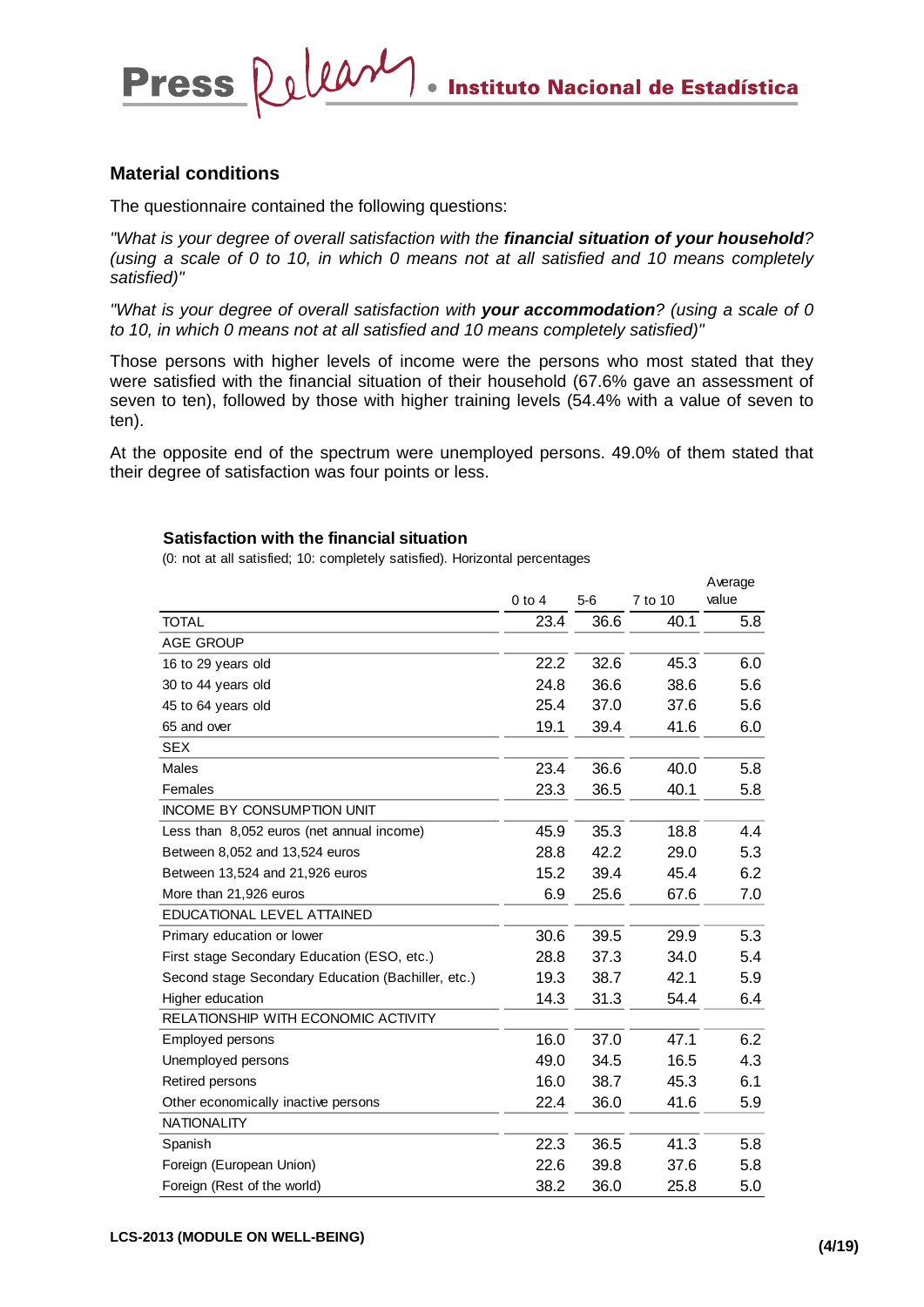The persons who were the most satisfied **with their accommodation** were those with the highest income levels (82.7% gave an assessment of seven to ten points), and those with the highest educational levels (76.8% with an assessment of seven to ten).

On the contrary, the persons who were the least satisfied were foreign nationals from countries outside the European Union, who presented the lowest percentage of satisfied persons, in addition to the highest percentage of unsatisfied persons (18.1% between zero and four points).

## **Satisfaction with accommodation**

Press Release

|                                              |            |       |         | Average |
|----------------------------------------------|------------|-------|---------|---------|
|                                              | $0$ to $4$ | $5-6$ | 7 to 10 | value   |
| <b>TOTAL</b>                                 | 6.2        | 21.8  | 71.9    | 7.3     |
| <b>AGE GROUP</b>                             |            |       |         |         |
| 16 to 29 years old                           | 6.3        | 20.4  | 73.4    | 7.3     |
| 30 to 44 years old                           | 7.7        | 23.4  | 68.9    | 7.1     |
| 45 to 64 years old                           | 6.3        | 21.4  | 72.4    | 7.3     |
| 65 and over                                  | 3.9        | 21.4  | 74.6    | 7.5     |
| <b>SEX</b>                                   |            |       |         |         |
| Males                                        | 6.2        | 22.5  | 71.3    | 7.3     |
| Females                                      | 6.3        | 21.2  | 72.5    | 7.3     |
| <b>INCOME BY CONSUMPTION UNIT</b>            |            |       |         |         |
| Less than 8,052 euros (net annual income)    | 11.9       | 28.5  | 59.6    | 6.7     |
| Between 8,052 and 13,524 euros               | 7.4        | 24.6  | 68.0    | 7.1     |
| Between 13,524 and 21,926 euros              | 4.3        | 19.5  | 76.1    | 7.5     |
| More than 21,926 euros                       | 2.2        | 15.0  | 82.7    | 7.7     |
| <b>EDUCATION LEVEL ATTAINED</b>              |            |       |         |         |
| Primary education or lower                   | 7.9        | 25.7  | 66.4    | 7.1     |
| First stage Secondary Education (ESO,)       | 6.3        | 22.0  | 71.7    | 7.3     |
| Second stage Secondary Education (Bachiller, | 6.6        | 20.3  | 73.0    | 7.3     |
| Higher education                             | 4.1        | 19.0  | 76.8    | 7.5     |
| RELATIONSHIP WITH ACTIVITY                   |            |       |         |         |
| Employed                                     | 5.0        | 20.2  | 74.8    | 7.4     |
| Unemployed                                   | 12.6       | 28.1  | 59.3    | 6.7     |
| Retired                                      | 3.4        | 20.8  | 75.8    | 7.5     |
| Other economically inactive persons          | 5.6        | 20.7  | 73.8    | 7.4     |
| <b>NATIONALITY</b>                           |            |       |         |         |
| Spanish                                      | 5.2        | 20.6  | 74.2    | 7.4     |
| Foreign (European Union)                     | 10.8       | 26.3  | 62.9    | 7.0     |
| Foreign (Rest of the world)                  | 18.1       | 35.0  | 46.8    | 6.2     |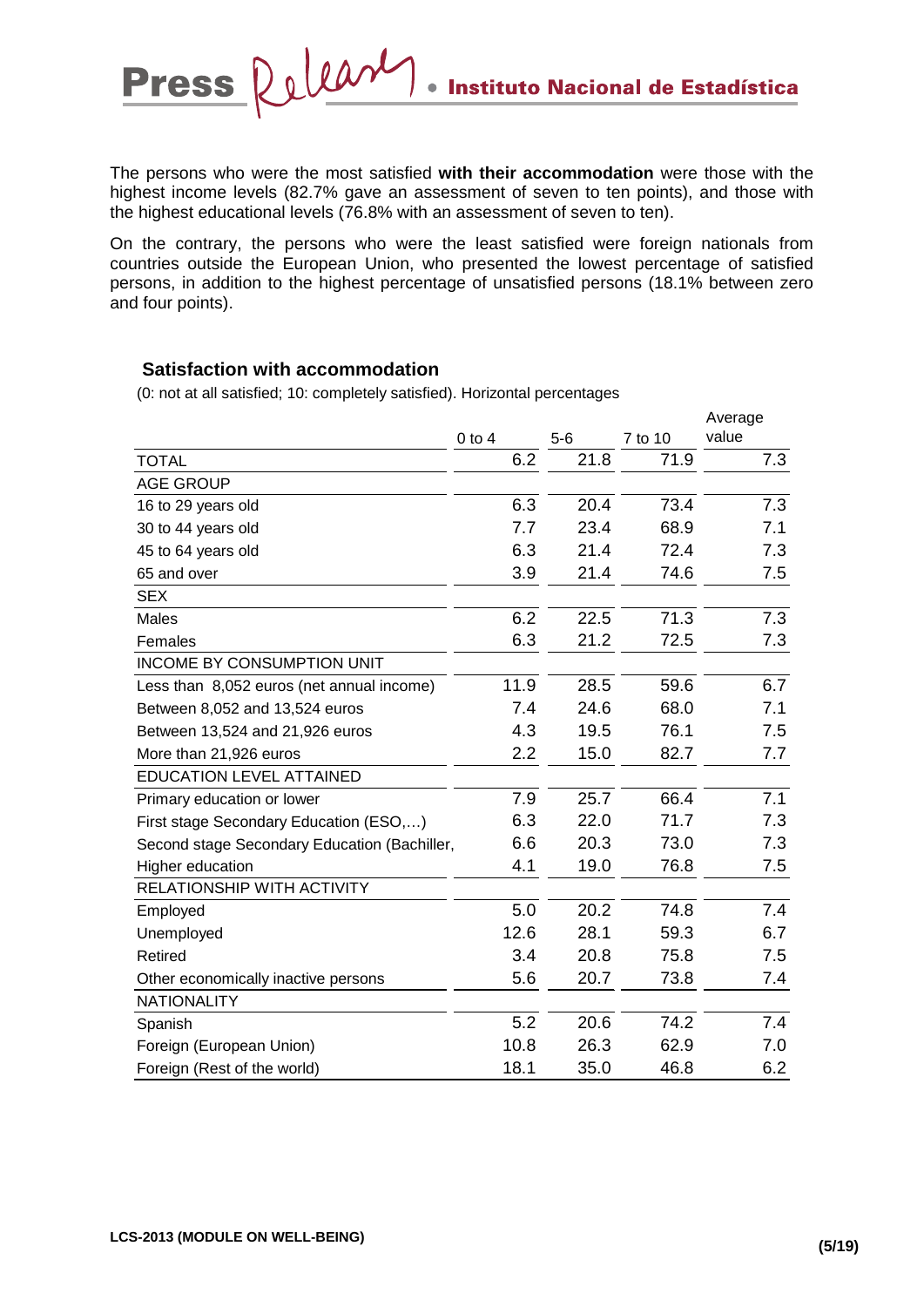## **Productive and valued activities**

Press Releary

Within this dimension, the questionnaire researched the perception that interviewees had with regard to free time and the quality of the current job, as well as their satisfaction with commuting time. The following questions were included:

*"What is your degree of overall satisfaction with the time you have to do what you like?"* 

*(Only for persons who work)* "What is your degree of overall satisfaction with your current *job? What is your degree of overall satisfaction with the time necessary to commute to work? (using a scale of 0 to 10, in which 0 means not at all satisfied and 10 means completely satisfied)"* 

In general, those persons aged 65 years old and over were the persons who were the most satisfied with the time they had to do what they liked. Conversely, those persons aged 30 to 44 years old were the persons who stated that they had the lowest degree of satisfaction. The group that was the most unsatisfied with their free time was the group of unemployed persons (24% assessed their satisfaction between zero and four points).

#### **Satisfaction with time use (free time)**

(0: not at all satisfied; 10: completely satisfied). Horizontal percentages

|                                               | $0$ to $4$ | $5-6$ | 7 to 10 | <b>Aveiage</b><br>value |
|-----------------------------------------------|------------|-------|---------|-------------------------|
| <b>TOTAL</b>                                  | 16.1       | 26.7  | 57.2    | 6.6                     |
| <b>AGE GROUP</b>                              |            |       |         |                         |
| 16 to 29years old                             | 11.5       | 23.8  | 64.8    | 7.0                     |
| 30 to 44 years old                            | 21.5       | 33.0  | 45.5    | 6.0                     |
| 45 to 64 years old                            | 18.9       | 27.1  | 54.0    | 6.4                     |
| 65 and over                                   | 7.7        | 19.2  | 73.0    | 7.5                     |
| <b>SEX</b>                                    |            |       |         |                         |
| Males                                         | 15.3       | 26.6  | 58.1    | 6.7                     |
| Females                                       | 16.9       | 26.8  | 56.3    | 6.5                     |
| <b>INCOME BY CONSUMPTION UNIT</b>             |            |       |         |                         |
| Less than 8,052 euros (net annual income)     | 17.2       | 27.6  | 55.2    | 6.5                     |
| Between 8,052 and 13,524 euros                | 16.6       | 27.4  | 55.9    | 6.6                     |
| Between 13,524 and 21,926 euros               | 16.1       | 25.0  | 58.9    | 6.7                     |
| More than 21,926 euros                        | 14.5       | 27.2  | 58.3    | 6.7                     |
| <b>EDUCATION LEVEL ATTAINED</b>               |            |       |         |                         |
| Primary education or lower                    | 12.2       | 25.3  | 62.5    | 7.0                     |
| First stage Secondary Education (ESO,)        | 17.2       | 25.9  | 56.9    | 6.6                     |
| Second stage Secondary Education (Bachiller,) | 17.5       | 26.6  | 55.9    | 6.5                     |
| Higher education                              | 17.9       | 28.9  | 53.2    | 6.4                     |
| RELATIONSHIP WITH ACTIVITY                    |            |       |         |                         |
| Employed                                      | 24.0       | 32.6  | 43.4    | 5.8                     |
| Unemployed                                    | 13.0       | 24.6  | 62.4    | 6.9                     |
| Retired                                       | 6.5        | 17.5  | 76.0    | 7.7                     |
| Other economically inactive persons           | 10.5       | 23.6  | 65.8    | 7.1                     |
| <b>NATIONALITY</b>                            |            |       |         |                         |
| Spanish                                       | 15.8       | 26.3  | 57.9    | 6.6                     |
| Foreign (European Union)                      | 20.8       | 23.5  | 55.6    | 6.5                     |
| Foreign (Rest of the world)                   | 17.5       | 33.8  | 48.7    | 6.3                     |

Average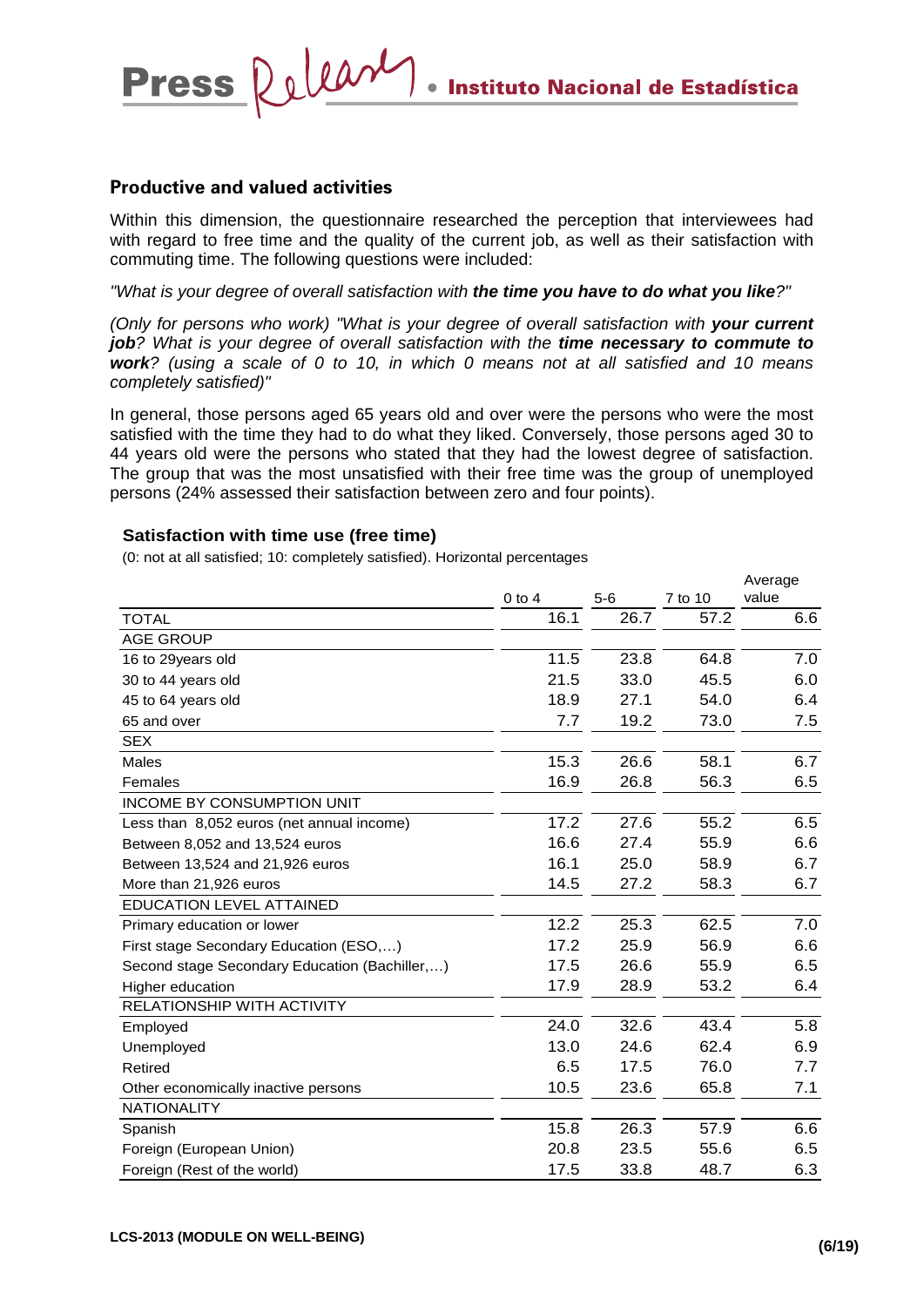**Instituto Nacional de Estadística** 

The average satisfaction with work stood at 6.9 points. The most satisfied persons were those aged 65 years old and over (7.4 on average), though the group this age that was working was very small, followed by those who lived in households with the highest income levels (7.2).

In turn, the population with the lowest household income levels presented the highest percentage of persons who were unsatisfied with their work (17.4% assessed their satisfaction between zero and four).

By sex, satisfaction with work was greater among women than among men.

## **Satisfaction with current job**

Press Release

(0: not at all satisfied; 10: completely satisfied). Horizontal percentages

|                                              |          |       |         | Average |
|----------------------------------------------|----------|-------|---------|---------|
|                                              | $0$ to 4 | $5-6$ | 7 to 10 | value   |
| <b>TOTAL</b>                                 | 10.1     | 26.4  | 63.6    | 6.9     |
| <b>AGE GROUP</b>                             |          |       |         |         |
| 16 to 29years old                            | 9.2      | 28.4  | 62.3    | 6.9     |
| 30 to 44 years old                           | 10.0     | 25.0  | 65.0    | 6.9     |
| 45 to 64 years old                           | 10.5     | 27.3  | 62.2    | 6.9     |
| 65 and over                                  | 5.5      | 25.4  | 69.1    | 7.4     |
| <b>SEX</b>                                   |          |       |         |         |
| <b>Males</b>                                 | 10.4     | 27.3  | 62.3    | 6.8     |
| Females                                      | 9.6      | 25.2  | 65.2    | 7.0     |
| <b>INCOME BY CONSUMPTION UNIT</b>            |          |       |         |         |
| Less than 8,052 euros (net annual income)    | 17.4     | 32.9  | 49.7    | 6.3     |
| Between 8,052 and 13,524 euros               | 11.4     | 28.9  | 59.7    | 6.7     |
| Between 13,524 and 21,926 euros              | 9.0      | 25.5  | 65.5    | 7.0     |
| More than 21,926 euros                       | 7.4      | 22.7  | 69.9    | 7.2     |
| <b>EDUCATION LEVEL ATTAINED</b>              |          |       |         |         |
| Primary education or lower                   | 12.2     | 33.4  | 54.4    | 6.6     |
| First stage Secondary Education (ESO,)       | 10.3     | 28.8  | 60.9    | 6.8     |
| Second stage Secondary Education (Bachiller, | 11.0     | 27.6  | 61.5    | 6.8     |
| Higher education                             | 8.9      | 22.6  | 68.6    | 7.1     |
| <b>NATIONALITY</b>                           |          |       |         |         |
| Spanish                                      | 9.7      | 26.1  | 64.2    | 6.9     |
| Foreign (European Union)                     | 8.4      | 30.8  | 60.9    | 6.7     |
| Foreign (Rest of the world)                  | 15.7     | 26.6  | 57.6    | 6.6     |

With regard to the time necessary to commute to work, the average satisfaction stood at 7.1 points. By socio-demographic characteristics, the differences were reduced. Once again, worth noting was the degree of satisfaction of persons aged 65 years old and over.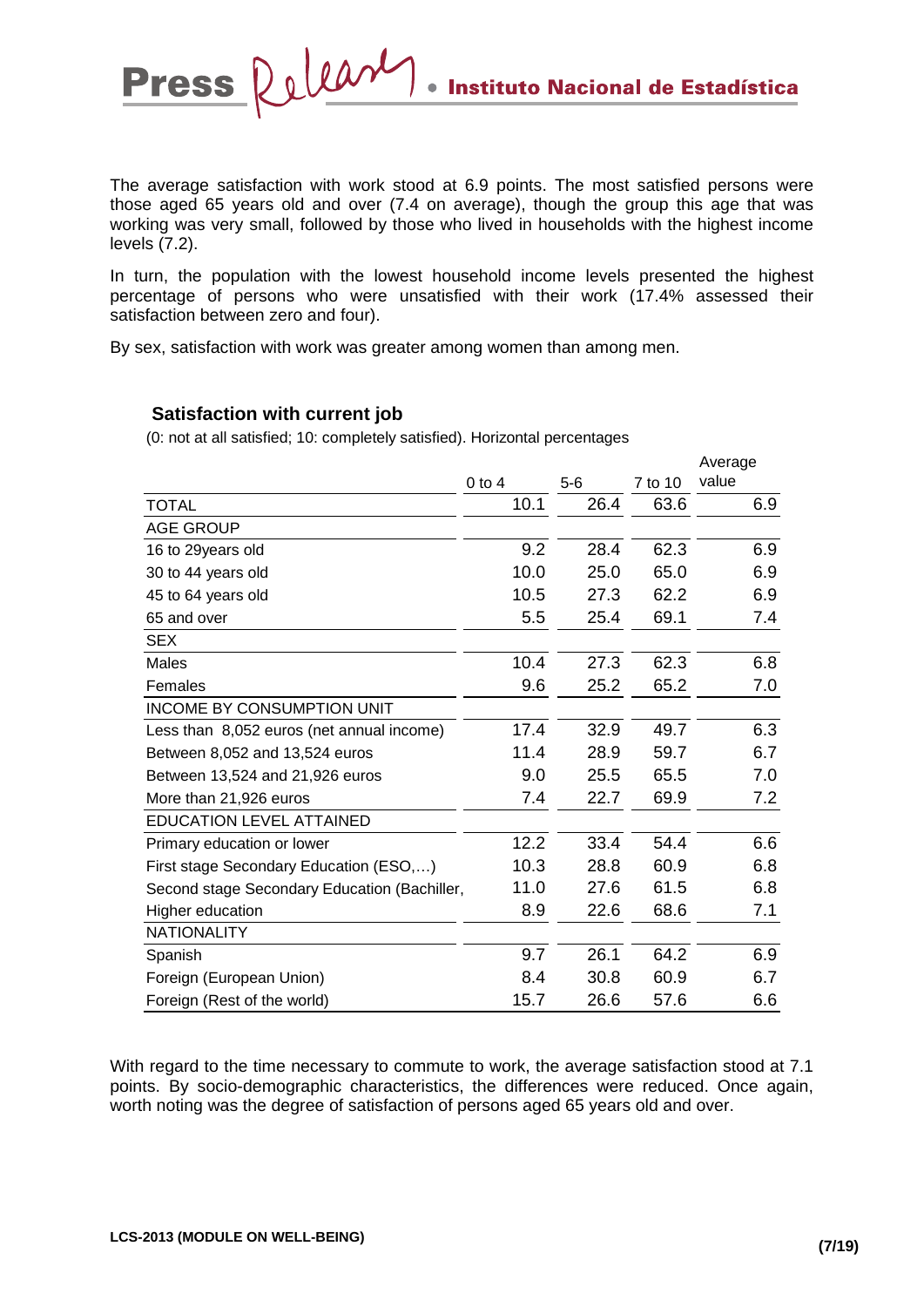Average

### **Governance and basic rights**

Press Releary

In accordance with Eurostat, the "governance and basic rights" dimension refers to the trust in, and satisfaction with, public institutions and services, as well as aspects related to equal opportunities and active citizenship. In order to determine the quality of life in this dimension, the following was asked of the citizens:

*"How much do you personally trust each of the following institutions? (using a scale of 0 to 10, in which 0 means no trust at all and 10 means complete trust):* The three institutions are: *the political system, the legal system and the police."* 

Trust in the **political system** received an average assessment of 1.9 points.

No significant variations were observed, bearing in mind the classification variables considered (sex, age, income level, educational level), except for nationality; 38.2% of the foreign population from the European Union, and 35.3% of non-EU persons, assessed their trust in the political system to be five or over.

#### **Trust in the political system**

|                                              |            |       |         | worago |
|----------------------------------------------|------------|-------|---------|--------|
|                                              | $0$ to $4$ | $5-6$ | 7 to 10 | value  |
| <b>TOTAL</b>                                 | 81.7       | 14.5  | 3.7     | 1.9    |
| <b>AGE GROUP</b>                             |            |       |         |        |
| 16 to 29years old                            | 81.0       | 15.0  | 4.1     | 2.0    |
| 30 to 44 years old                           | 84.7       | 12.4  | 2.9     | 1.7    |
| 45 to 64 years old                           | 83.8       | 13.1  | 3.1     | 1.8    |
| 65 and over                                  | 74.5       | 19.6  | 5.8     | 2.3    |
| <b>SEX</b>                                   |            |       |         |        |
| <b>Males</b>                                 | 81.7       | 14.5  | 3.8     | 1.9    |
| Females                                      | 81.6       | 14.6  | 3.8     | 1.9    |
| <b>INCOME BY CONSUMPTION UNIT</b>            |            |       |         |        |
| Less than 8,052 euros (net annual income)    | 80.5       | 15.5  | 4.0     | 1.9    |
| Between 8,052 and 13,524 euros               | 81.4       | 14.8  | 3.8     | 1.9    |
| Between 13,524 and 21,926 euros              | 83.6       | 13.1  | 3.3     | 1.8    |
| More than 21,926 euros                       | 80.4       | 15.4  | 4.3     | 2.2    |
| EDUCATION LEVEL ATTAINED                     |            |       |         |        |
| Primary education or lower                   | 79.6       | 16.1  | 4.2     | 1.9    |
| First stage Secondary Education (ESO,)       | 84.3       | 12.6  | 3.2     | 1.7    |
| Second stage Secondary Education (Bachiller, | 80.3       | 15.4  | 4.3     | 1.9    |
| Higher education                             | 82.4       | 14.1  | 3.5     | 2.0    |
| RELATIONSHIP WITH ACTIVITY                   |            |       |         |        |
| Employed                                     | 83.7       | 13.1  | 3.2     | 1.8    |
| Unemployed                                   | 86.6       | 11.2  | 2.3     | 1.5    |
| Retired                                      | 75.6       | 18.3  | 6.1     | 2.3    |
| Other economically inactive persons          | 78.2       | 17.3  | 4.5     | 2.1    |
| <b>NATIONALITY</b>                           |            |       |         |        |
| Spanish                                      | 83.7       | 13.0  | 3.3     | 1.8    |
| Foreign (European Union)                     | 61.8       | 31.1  | 7.1     | 3.3    |
| Foreign (Rest of the world)                  | 64.8       | 26.6  | 8.7     | 2.9    |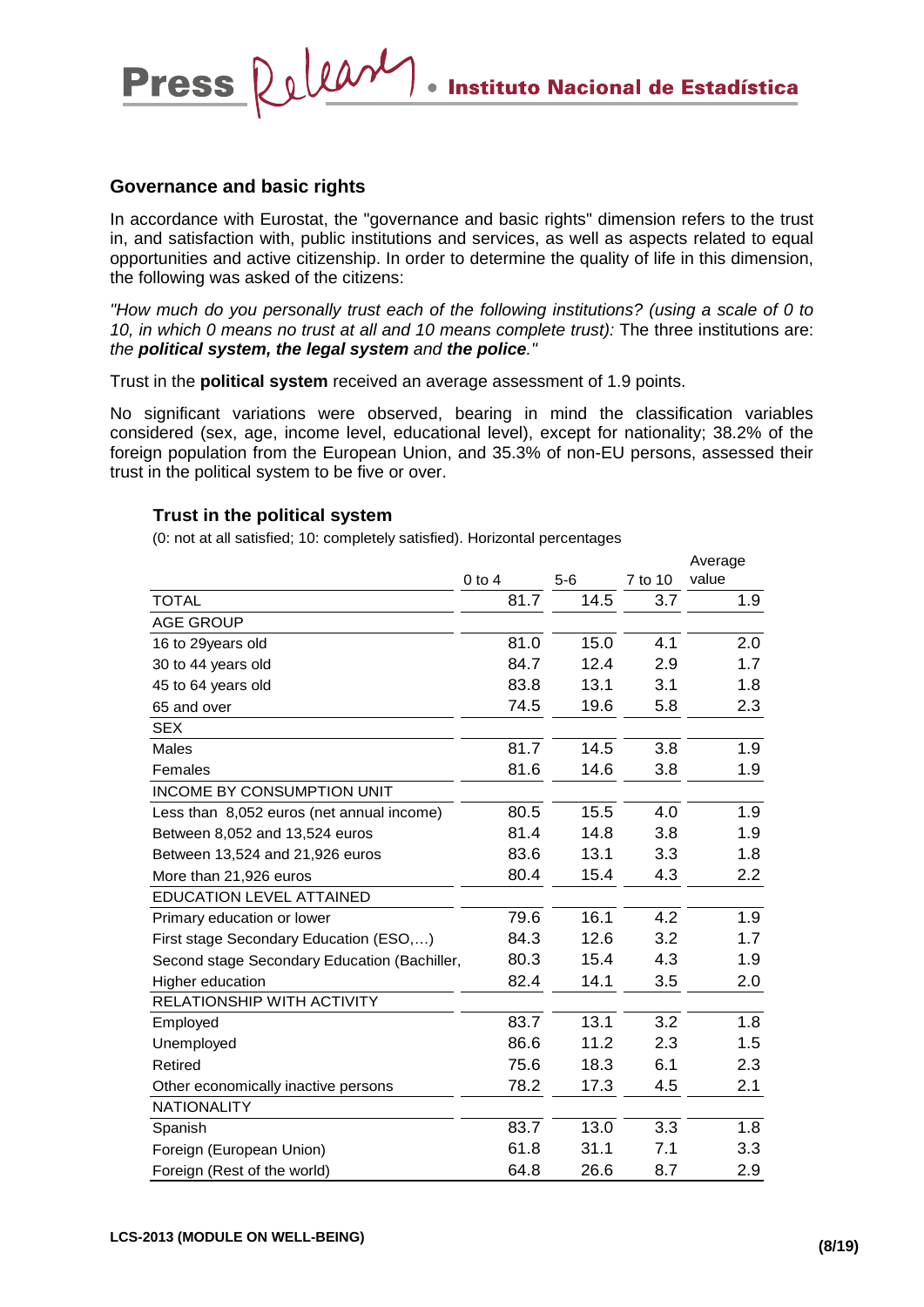Trust in the **legal system** received an average assessment of 3.1 points. Once again, the foreign population showed the greatest trust in this system. 56.0% of EU foreign nationals, and 52.7% of non-EU persons assessed their trust to be five or more.

## **Trust in the legal system**

|                                          |            |       |         | Average |
|------------------------------------------|------------|-------|---------|---------|
|                                          | $0$ to $4$ | $5-6$ | 7 to 10 | value   |
| <b>TOTAL</b>                             | 65.0       | 26.7  | 8.3     | 3.1     |
| <b>AGE GROUP</b>                         |            |       |         |         |
| 16 to 29years old                        | 65.4       | 25.9  | 8.8     | 3.0     |
| 30 to 44 years old                       | 63.9       | 26.3  | 9.7     | 3.1     |
| 45 to 64 years old                       | 66.9       | 26.2  | 6.9     | 3.0     |
| 65 and over                              | 63.4       | 28.7  | 7.9     | 3.1     |
| <b>SEX</b>                               |            |       |         |         |
| Males                                    | 65.2       | 26.1  | 8.6     | 3.0     |
| Females                                  | 64.8       | 27.3  | 7.9     | 3.1     |
| <b>INCOME BY CONSUMPTION UNIT</b>        |            |       |         |         |
| Less than 8,052 euros (net annual incom- | 65.7       | 25.3  | 9.0     | 2.9     |
| Between 8,052 and 13,524 euros           | 65.0       | 26.6  | 8.5     | 3.0     |
| Between 13,524 and 21,926 euros          | 65.9       | 26.8  | 7.4     | 3.0     |
| More than 21,926 euros                   | 63.2       | 28.1  | 8.8     | 3.3     |
| <b>EDUCATION LEVEL ATTAINED</b>          |            |       |         |         |
| Primary education or lower               | 66.6       | 25.5  | 7.9     | 2.9     |
| First stage Secondary Education (ESO,    | 67.9       | 25.3  | 6.8     | 2.8     |
| Second stage Secondary Education (Bach   | 64.1       | 26.6  | 9.4     | 3.2     |
| Higher education                         | 61.5       | 29.3  | 9.2     | 3.4     |
| RELATIONSHIP WITH ACTIVITY               |            |       |         |         |
| Employed                                 | 64.2       | 27.3  | 8.5     | 3.1     |
| Unemployed                               | 70.3       | 21.5  | 8.2     | 2.7     |
| Retired                                  | 63.7       | 28.1  | 8.1     | 3.1     |
| Other economically inactive persons      | 63.2       | 28.7  | 8.1     | 3.1     |
| <b>NATIONALITY</b>                       |            |       |         |         |
| Spanish                                  | 67.2       | 25.4  | 7.4     | 2.9     |
| Foreign (European Union)                 | 44.0       | 41.8  | 14.2    | 4.2     |
| Foreign (Rest of the world)              | 47.3       | 35.7  | 17.0    | 4.1     |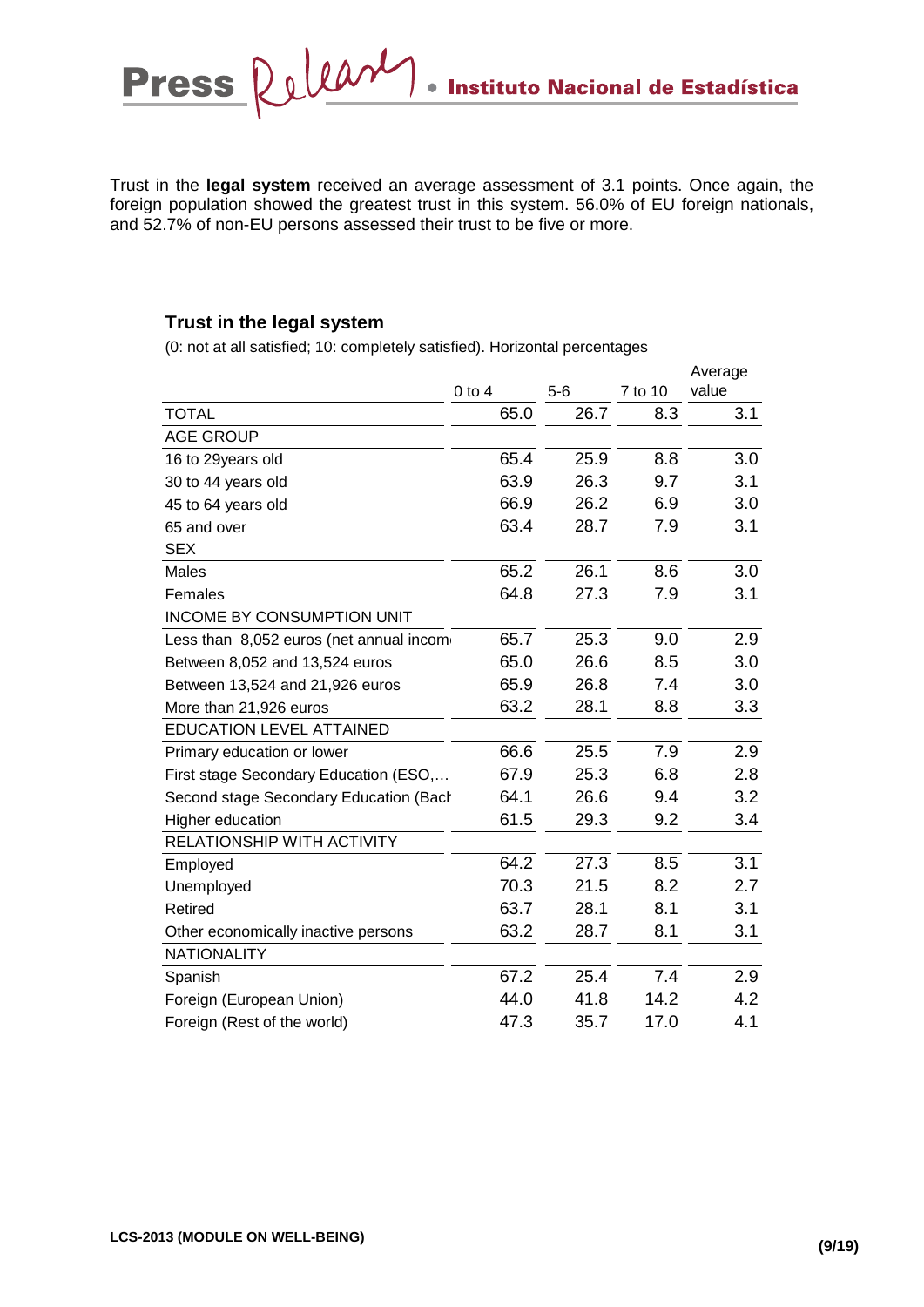Trust in the **police**, with the question posed under this generic denomination, was assessed at a level of 5.4 points. 81.3% of the population aged 65 years old and over, and the retired population, assessed their trust in the police to be five points or more.

## **Trust in the police**

|                                            |            |       |         | Average |
|--------------------------------------------|------------|-------|---------|---------|
|                                            | $0$ to $4$ | $5-6$ | 7 to 10 | value   |
| <b>TOTAL</b>                               | 26.0       | 37.5  | 36.5    | 5.4     |
| <b>AGE GROUP</b>                           |            |       |         |         |
| 16 to 29years old                          | 34.9       | 36.8  | 28.3    | 4.9     |
| 30 to 44 years old                         | 27.4       | 37.3  | 35.2    | 5.4     |
| 45 to 64 years old                         | 24.5       | 38.3  | 37.2    | 5.5     |
| 65 and over                                | 18.7       | 37.2  | 44.1    | 6.0     |
| <b>SEX</b>                                 |            |       |         |         |
| Males                                      | 27.8       | 36.5  | 35.8    | 5.4     |
| Females                                    | 24.3       | 38.5  | 37.2    | 5.5     |
| <b>INCOME BY CONSUMPTION UNIT</b>          |            |       |         |         |
| Less than 8,052 euros (net annual income)  | 31.8       | 35.9  | 32.3    | 5.1     |
| Between 8,052 and 13,524 euros             | 26.9       | 37.3  | 35.8    | 5.4     |
| Between 13,524 and 21,926 euros            | 24.5       | 38.0  | 37.6    | 5.5     |
| More than 21,926 euros                     | 21.6       | 38.8  | 39.7    | 5.7     |
| <b>EDUCATION LEVEL ATTAINED</b>            |            |       |         |         |
| Primary education or lower                 | 25.3       | 37.9  | 36.7    | 5.5     |
| First stage Secondary Education (ESO,)     | 28.5       | 37.6  | 33.8    | 5.2     |
| Second stage Secondary Education (Bachille | 26.4       | 36.6  | 37.1    | 5.5     |
| Higher education                           | 23.9       | 37.9  | 38.2    | 5.6     |
| RELATIONSHIP WITH ACTIVITY                 |            |       |         |         |
| Employed                                   | 25.7       | 38.1  | 36.3    | 5.5     |
| Unemployed                                 | 34.8       | 35.9  | 29.4    | 4.9     |
| Retired                                    | 18.7       | 36.9  | 44.4    | 6.0     |
| Other economically inactive persons        | 24.8       | 38.3  | 36.9    | 5.5     |
| <b>NATIONALITY</b>                         |            |       |         |         |
| Spanish                                    | 26.5       | 37.7  | 35.8    | 5.4     |
| Foreign (European Union)                   | 19.3       | 35.0  | 45.7    | 6.0     |
| Foreign (Rest of the world)                | 22.6       | 36.6  | 40.8    | 5.7     |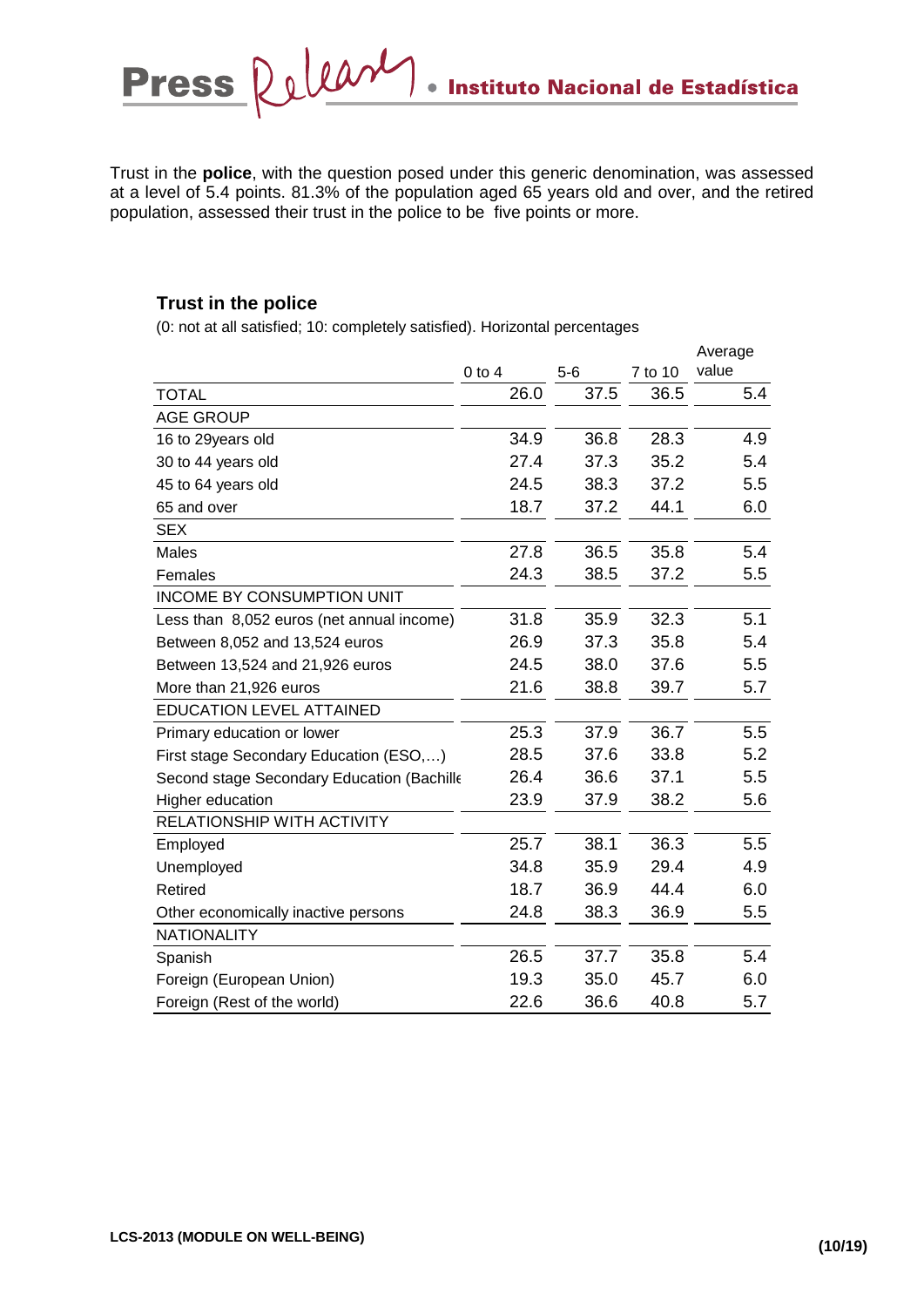#### Leisure and social interactions

Press Release

Another dimension of well-being being studied is that relating to leisure and social interactions. To this end, the interviewee was asked about personal relationships and trust in others. Some questions contained in the module were:

*"What is your degree of overall satisfaction with your personal relationships? (using a scale from 0 to 10, in which 0 means not at all satisfied and 10 means completely satisfied)"* 

*"Would you say that you can trust most people? (using a scale from 0 to 10, in which 0 means that you cannot trust anyone and 10 means that you can trust most people)"* 

Regarding the degree of overall satisfaction that the person interviewed had with her or his **personal relationships**, the population aged 16 to 29 years old was the most satisfied, with an average assessment of 8.1 points.

The variations by group analysed were small, and the percentage of persons giving their personal relationships a score of zero to four never reached 6%.

#### **Satisfaction with personal relationships**

|                                              |            |       |         | Average |
|----------------------------------------------|------------|-------|---------|---------|
|                                              | $0$ to $4$ | $5-6$ | 7 to 10 | value   |
| <b>TOTAL</b>                                 | 3.5        | 14.9  | 81.6    | 7.8     |
| <b>AGE GROUP</b>                             |            |       |         |         |
| 16 to 29years old                            | 1.7        | 11.8  | 86.5    | 8.1     |
| 30 to 44 years old                           | 3.9        | 14.3  | 81.8    | 7.8     |
| 45 to 64 years old                           | 3.9        | 15.7  | 80.4    | 7.7     |
| 65 and over                                  | 4.0        | 17.2  | 78.7    | 7.8     |
| <b>SEX</b>                                   |            |       |         |         |
| Males                                        | 3.3        | 15.0  | 81.6    | 7.8     |
| Females                                      | 3.7        | 14.8  | 81.5    | 7.8     |
| <b>INCOME BY CONSUMPTION UNIT</b>            |            |       |         |         |
| Less than 8,052 euros (net annual income)    | 5.2        | 18.9  | 75.9    | 7.6     |
| Between 8,052 and 13,524 euros               | 4.2        | 17.6  | 78.1    | 7.7     |
| Between 13,524 and 21,926 euros              | 2.6        | 12.7  | 84.8    | 7.9     |
| More than 21,926 euros                       | 2.3        | 10.6  | 87.0    | 8.0     |
| <b>EDUCATION LEVEL ATTAINED</b>              |            |       |         |         |
| Primary education or lower                   | 5.1        | 20.6  | 74.3    | 7.5     |
| First stage Secondary Education (ESO,)       | 3.0        | 15.0  | 81.9    | 7.9     |
| Second stage Secondary Education (Bachiller, | 3.2        | 12.6  | 84.2    | 7.9     |
| Higher education                             | 2.7        | 10.9  | 86.5    | 8.0     |
| <b>RELATIONSHIP WITH ACTIVITY</b>            |            |       |         |         |
| Employed                                     | 2.8        | 12.9  | 84.3    | 7.9     |
| Unemployed                                   | 5.2        | 18.2  | 76.6    | 7.6     |
| Retired                                      | 3.4        | 16.3  | 80.2    | 7.8     |
| Other economically inactive persons          | 3.7        | 15.1  | 81.2    | 7.8     |
| <b>NATIONALITY</b>                           |            |       |         |         |
| Spanish                                      | 3.2        | 14.4  | 82.4    | 7.8     |
| Foreign (European Union)                     | 5.9        | 14.3  | 79.7    | 7.7     |
| Foreign (Rest of the world)                  | 5.9        | 21.9  | 72.2    | 7.4     |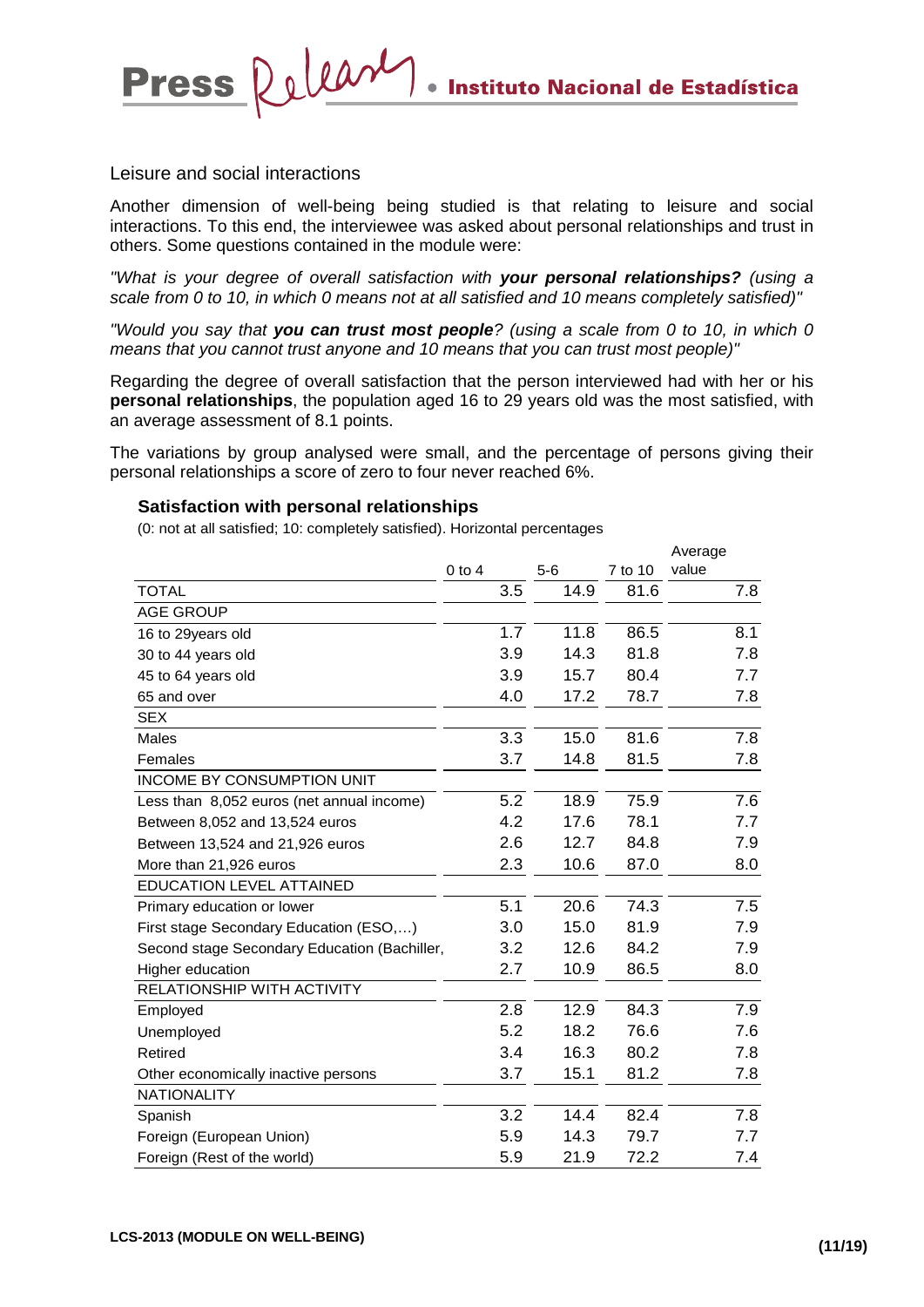Regarding **trust in others**, worth noting were young persons aged 16 to 29 years old and persons with higher income levels (with an average assessment of 6.6 points).

The feeling of trust in others was greater among persons living in households with higher income levels and those with higher educational levels.

The highest percentage of persons with a low level of trust was in the foreign population (20.9% of foreign nationals, whether EU or non-EU, gave a trust rating between zero and four points).

#### **Trust in other persons**

Press Releary

|                                               |            |       |         | Average<br>value |
|-----------------------------------------------|------------|-------|---------|------------------|
|                                               | $0$ to $4$ | $5-6$ | 7 to 10 |                  |
| <b>TOTAL</b>                                  | 15.8       | 32.3  | 51.9    | 6.3              |
| <b>AGE GROUP</b>                              |            |       |         |                  |
| 16 to 29years old                             | 13.4       | 28.5  | 58.1    | 6.6              |
| 30 to 44 years old                            | 16.8       | 31.0  | 52.2    | 6.2              |
| 45 to 64 years old                            | 16.7       | 34.1  | 49.2    | 6.2              |
| 65 and over                                   | 15.0       | 34.6  | 50.4    | 6.3              |
| <b>SEX</b>                                    |            |       |         |                  |
| Males                                         | 15.9       | 32.8  | 51.3    | 6.3              |
| Females                                       | 15.7       | 31.8  | 52.5    | 6.3              |
| <b>INCOME BY CONSUMPTION UNIT</b>             |            |       |         |                  |
| Less than 8,052 euros (net annual income)     | 19.6       | 35.9  | 44.5    | 6.0              |
| Between 8,052 and 13,524 euros                | 18.6       | 31.5  | 49.8    | 6.2              |
| Between 13,524 and 21,926 euros               | 14.0       | 32.8  | 53.2    | 6.4              |
| More than 21,926 euros                        | 11.0       | 29.4  | 59.5    | 6.6              |
| <b>EDUCATION LEVEL ATTAINED</b>               |            |       |         |                  |
| Primary education or lower                    | 18.2       | 35.4  | 46.4    | 6.1              |
| First stage Secondary Education (ESO,)        | 17.9       | 33.2  | 49.0    | 6.1              |
| Second stage Secondary Education (Bachiller,) | 14.6       | 29.7  | 55.6    | 6.4              |
| Higher education                              | 12.4       | 30.4  | 57.2    | 6.5              |
| RELATIONSHIP WITH ACTIVITY                    |            |       |         |                  |
| Employed                                      | 15.3       | 30.9  | 53.8    | 6.4              |
| Unemployed                                    | 20.1       | 34.0  | 45.9    | 6.0              |
| Retired                                       | 15.0       | 35.1  | 49.9    | 6.3              |
| Other economically inactive persons           | 14.2       | 31.6  | 54.2    | 6.4              |
| <b>NATIONALITY</b>                            |            |       |         |                  |
| Spanish                                       | 15.2       | 32.4  | 52.4    | 6.3              |
| Foreign (European Union)                      | 20.9       | 28.1  | 51.0    | 6.2              |
| Foreign (Rest of the world)                   | 20.9       | 33.0  | 46.1    | 6.0              |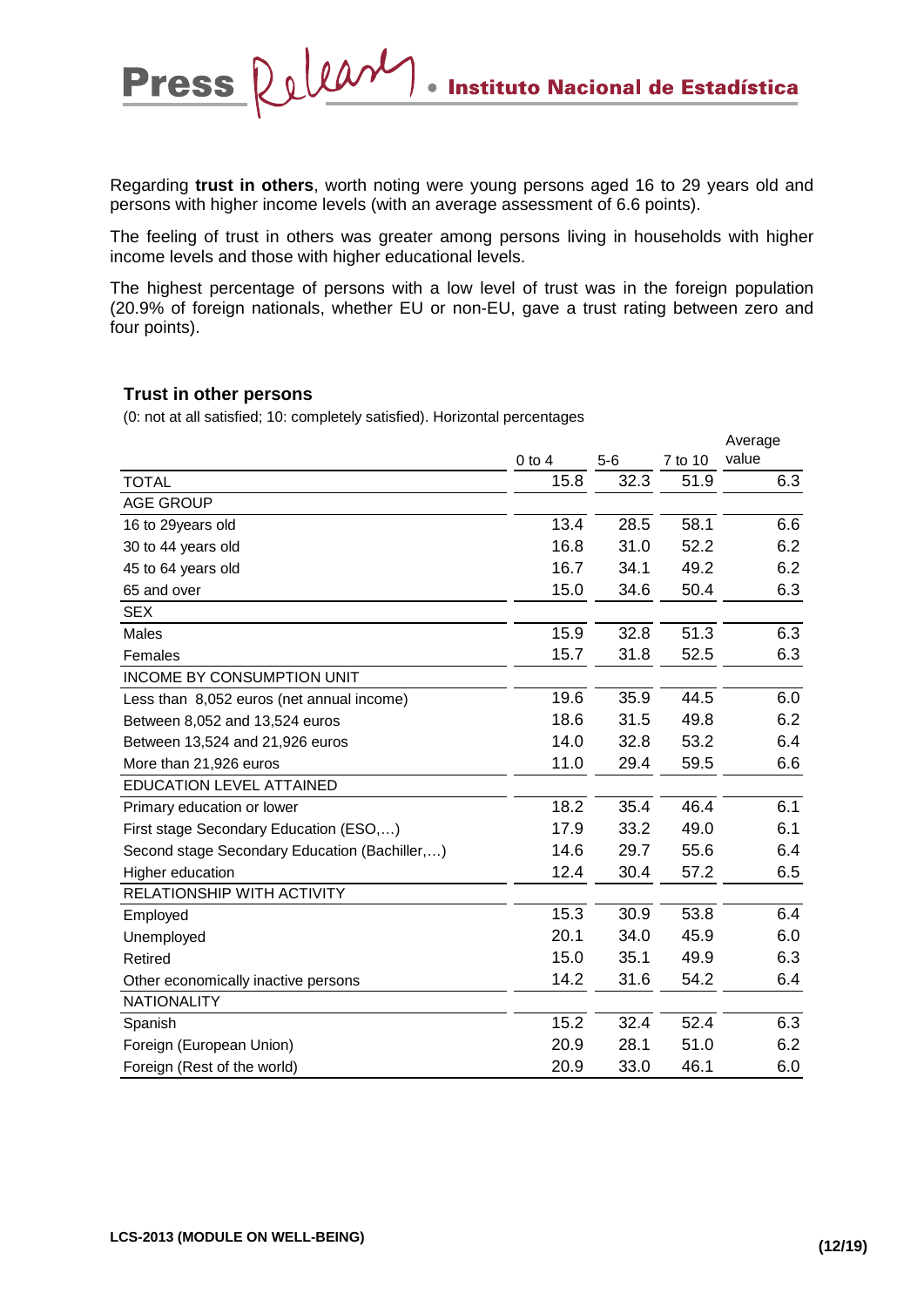#### **Safety**

**Press** 

Another element to consider from a multidimensional measurement perspective of the quality of life was safety, as perceived by the population. The question included in the module to measure this dimension was the following: *"Do you feel safe walking alone at night in your neighbourhood?"* The response categories were "very safe", "fairly safe", "a bit unsafe" and "very unsafe".

43.8% of men expressed that they felt very safe, this percentage dropping by half (21.5%) in the case of women.

Significant differences also arose by age. 10.4% of persons aged 65 years old and over stated that they felt very unsafe, as compared with 3.3% of young persons aged 16 to 29 years old.

#### **Sense of physical security when walking alone at night (in the area where they live)**

Release

Horizontal percentages

|                                              | Very   | A bit  |             |           |
|----------------------------------------------|--------|--------|-------------|-----------|
|                                              | unsafe | unsafe | Fairly safe | Very safe |
| <b>TOTAL</b>                                 | 5.3    | 16.4   | 45.9        | 32.4      |
| <b>AGE GROUP</b>                             |        |        |             |           |
| 16 to 29years old                            | 3.3    | 13.3   | 46.4        | 37.0      |
| 30 to 44 years old                           | 4.0    | 14.3   | 46.0        | 35.7      |
| 45 to 64 years old                           | 4.3    | 16.1   | 46.4        | 33.3      |
| 65 and over                                  | 10.4   | 23.0   | 44.5        | 22.2      |
| <b>SEX</b>                                   |        |        |             |           |
| Males                                        | 2.2    | 9.9    | 44.1        | 43.8      |
| Females                                      | 8.2    | 22.7   | 47.6        | 21.5      |
| INCOME BY CONSUMPTION UNIT                   |        |        |             |           |
| Less than 8,052 euros (net annual income)    | 4.7    | 17.6   | 46.2        | 31.5      |
| Between 8,052 and 13,524 euros               | 4.1    | 15.4   | 48.4        | 32.1      |
| Between 13,524 and 21,926 euros              | 6.2    | 13.4   | 46.0        | 34.4      |
| More than 21,926 euros                       | 5.7    | 17.8   | 44.4        | 32.1      |
| EDUCATION LEVEL ATTAINED                     |        |        |             |           |
| Primary education or lower                   | 9.0    | 19.8   | 44.3        | 26.9      |
| First stage Secondary Education (ESO,)       | 4.8    | 15.2   | 45.2        | 34.8      |
| Second stage Secondary Education (Bachiller, | 4.0    | 15.7   | 45.4        | 35.0      |
| Higher education                             | 3.0    | 14.9   | 48.6        | 33.6      |
| RELATIONSHIP WITH ACTIVITY                   |        |        |             |           |
| Employed                                     | 3.0    | 13.1   | 46.5        | 37.4      |
| Unemployed                                   | 4.8    | 14.4   | 45.0        | 35.8      |
| Retired                                      | 7.9    | 21.2   | 45.4        | 25.5      |
| Other economically inactive persons          | 8.1    | 21.1   | 45.7        | 25.2      |
| NATIONALITY                                  |        |        |             |           |
| Spanish                                      | 5.4    | 16.7   | 46.4        | 31.4      |
| Foreign (European Union)                     | 3.5    | 19.4   | 33.1        | 44.0      |
| Foreign (Rest of the world)                  | 3.9    | 12.1   | 45.0        | 39.0      |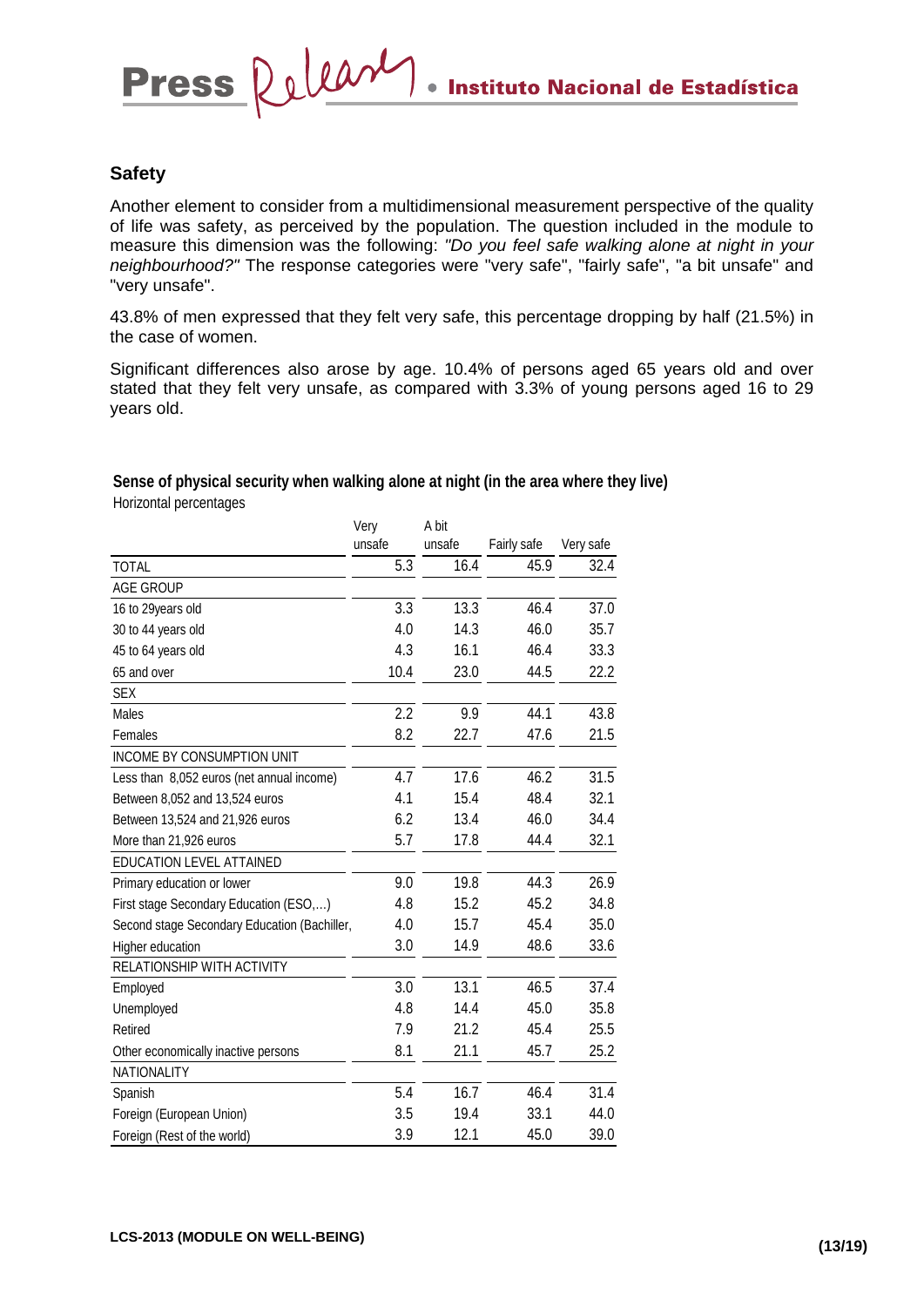**Instituto Nacional de Estadística** 

### **Results by Autonomous Community**

Press Releary

Melilla, Illes Balears and Comunidad Foral de Navarra were worth noting for their overall life assessment, whereas Galicia, Castilla y León and Andalucía reached lower average scores.

Comunidad Foral de Navarra was where the population showed the greatest satisfaction with their financial situation, and was also where the population most trusted others.

Illes Balears stood out due to the assessment of accommodation, and the city of Melilla reached the best assessment of two of the three institutions analysed, and in the satisfaction with the current job. In the assessment of satisfaction with personal relationships, Ceuta was worth noting. Cantabria recorded the highest percentage of population that felt safe (88.1%).

Galicia registered the worst assessment for the financial situation, current work, institutions (together with País Vasco), trust in others, personal relationships and overall life satisfaction. Ceuta was the worst in terms of perceived safety.

|                            | Satisfaction: |                                    |                           |                     |                                | Trust in:               |                     |               |                  |             |
|----------------------------|---------------|------------------------------------|---------------------------|---------------------|--------------------------------|-------------------------|---------------------|---------------|------------------|-------------|
|                            | overall       | with the<br>financial<br>situation | with<br>accommo<br>dation | with<br>current job | with personal<br>relationships | the political<br>system | the legal<br>system | the<br>police | other<br>persons | Scurity (1) |
| <b>TOTAL</b>               | 6.9           | 5.8                                | 7.3                       | 6.9                 | 7.8                            | 1.9                     | 3.1                 | 5.4           | 6.3              | 78.3        |
| Andalucía                  | 6.7           | 5.6                                | 7.3                       | 7.0                 | 7.8                            | 1.8                     | 2.8                 | 5.1           | 6.5              | 78.7        |
| Aragón                     | 7.0           | 6.0                                | 7.4                       | 7.0                 | 8.0                            | 1.8                     | 2.8                 | 5.6           | 6.4              | 84.1        |
| Asturias, Principado de    | 7.0           | 6.3                                | 7.5                       | 6.9                 | 7.8                            | 2.0                     | 3.4                 | 5.9           | 6.4              | 87.6        |
| Balears, Illes             | 7.3           | 5.9                                | 7.7                       | 7.3                 | 8.0                            | 2.4                     | 3.5                 | 5.9           | 6.3              | 80.7        |
| Canarias                   | 6.9           | 5.6                                | 7.1                       | 7.1                 | 7.6                            | 2.7                     | 3.6                 | 5.3           | 5.7              | 80.0        |
| Cantabria                  | 6.8           | 5.7                                | 7.4                       | 7.1                 | 7.8                            | 1.5                     | 3.0                 | 5.5           | 6.7              | 88.1        |
| Castilla y León            | 6.5           | 5.8                                | 7.2                       | 6.6                 | 7.4                            | 1.7                     | 3.0                 | 5.6           | 6.0              | 84.2        |
| Castilla - La Mancha       | 7.0           | 5.6                                | 7.3                       | 7.1                 | 7.9                            | 1.9                     | 3.1                 | 5.6           | 6.2              | 84.2        |
| Cataluña                   | 7.1           | 6.0                                | 7.3                       | 7.0                 | 7.8                            | 1.8                     | 3.1                 | 5.3           | 6.6              | 75.0        |
| Comunitat Valenciana       | 7.1           | 5.7                                | 7.5                       | 7.1                 | 8.0                            | 1.9                     | 3.2                 | 5.8           | 6.3              | 78.2        |
| Extremadura                | 6.8           | 5.4                                | 7.4                       | 6.9                 | 8.0                            | 1.9                     | 3.0                 | 5.5           | 6.4              | 80.8        |
| Galicia                    | 6.1           | 5.2                                | 6.8                       | 6.4                 | 7.2                            | 1.5                     | 2.5                 | 5.1           | 5.6              | 83.8        |
| Madrid, Comunidad de       | 7.0           | 5.9                                | 7.2                       | 6.6                 | 7.9                            | 2.0                     | 3.2                 | 5.8           | 6.3              | 70.6        |
| Murcia, Región de          | 6.9           | 5.3                                | 7.1                       | 7.1                 | 8.0                            | 2.6                     | 3.7                 | 5.6           | 6.0              | 76.2        |
| Navarra, Comunidad Foral o | 7.2           | 6.6                                | 7.6                       | 7.1                 | 7.8                            | 1.8                     | 3.0                 | 5.2           | 6.8              | 83.6        |
| País Vasco                 | 7.1           | 6.2                                | 7.5                       | 7.0                 | 7.9                            | 1.6                     | 2.8                 | 4.7           | 6.2              | 74.2        |
| Rioja, La                  | 7.0           | 6.0                                | 7.2                       | 7.0                 | 7.9                            | 2.1                     | 3.1                 | 6.0           | 6.6              | 85.8        |
| Ceuta                      | 7.1           | 5.7                                | 6.9                       | 7.4                 | 8.4                            | 2.0                     | 3.2                 | 5.1           | 6.1              | 70.0        |
| Melilla                    | 7.3           | 6.5                                | 7.2                       | 7.7                 | 7.5                            | 2.8                     | 3.7                 | 5.6           | 6.5              | 84.8        |

#### **Average evaluation of the various dimensions of well-being by AACC**

(1): % of persons who feel "fairly safe" or "very safe" when walking alone at night.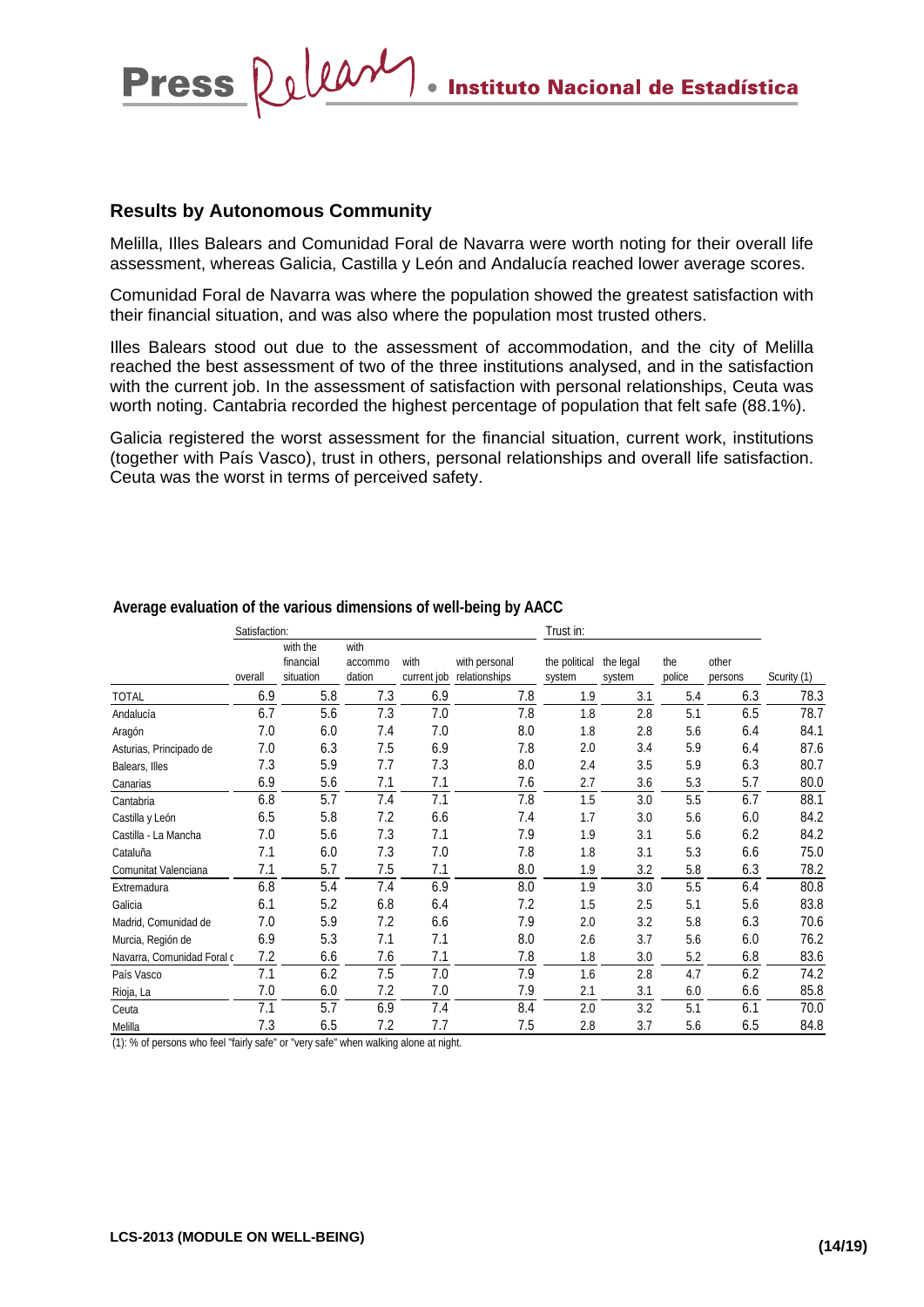



## **Overall life satisfaction**

## **Satisfaction with financial situation**

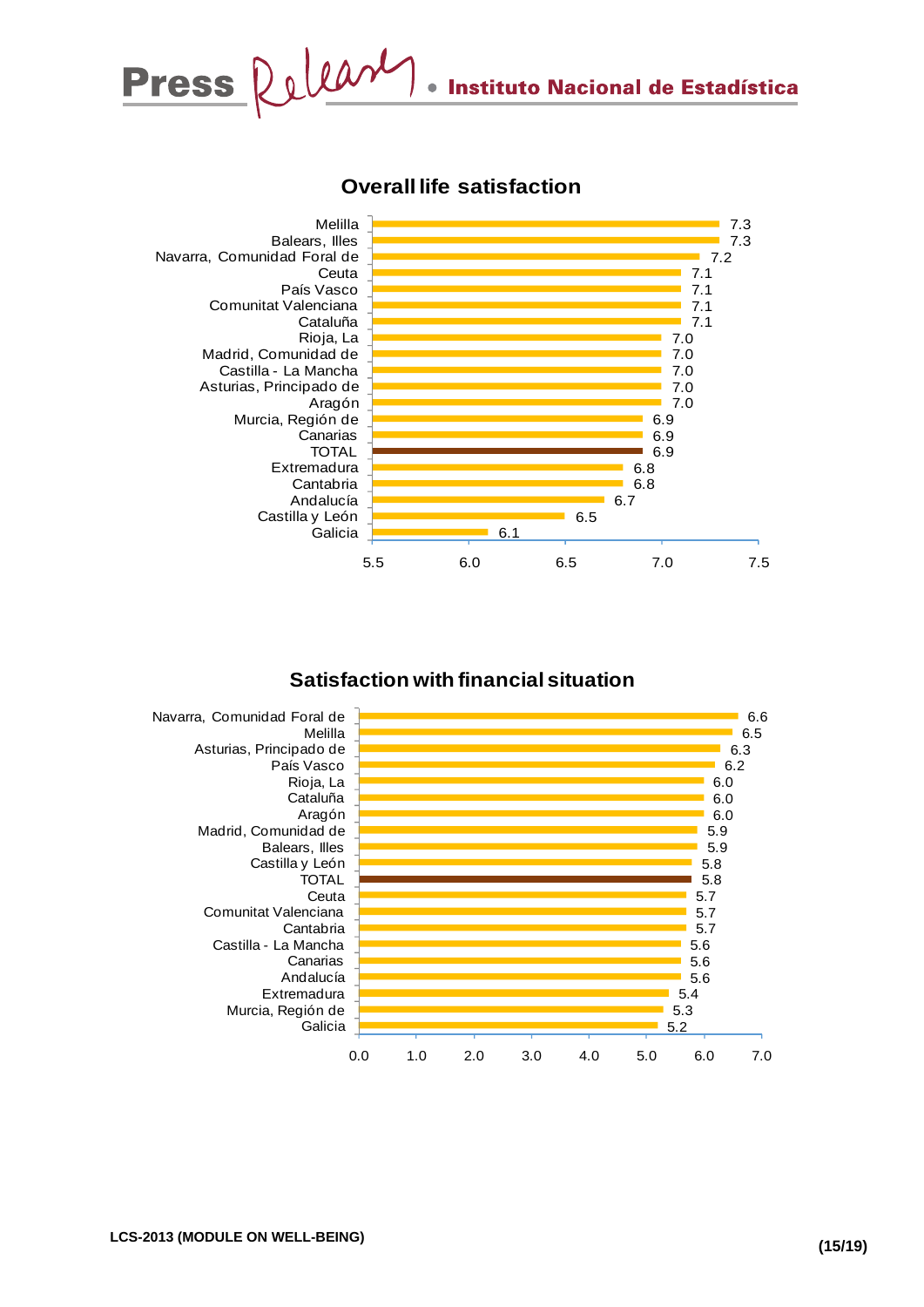# Press Release **Instituto Nacional de Estadística**

#### **Satisfaction with accommodation**



#### **Job satisfaction**





#### **Satisfaction with personal relationships**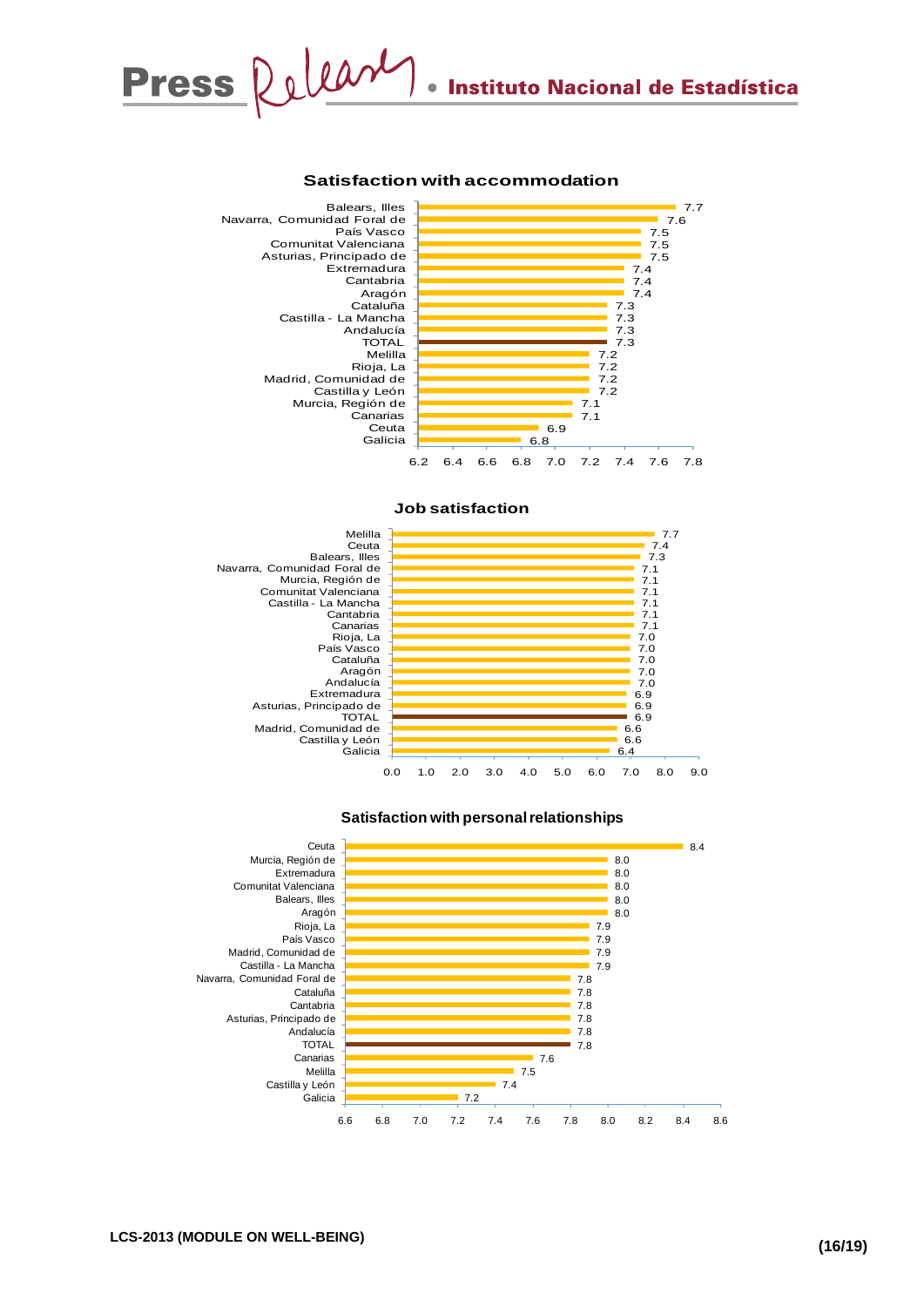#### **Trust in the political system**









4.7 5.1  $\overline{5.1}$ 5.1 5.2 5.3

0.0 1.0 2.0 3.0 4.0 5.0 6.0 7.0

**Trust in the police**

País Vasco Andalucía Galicia Ceuta Navarra, Comunidad Foral de Canarias Cataluña TOTAL Asturias, Principado de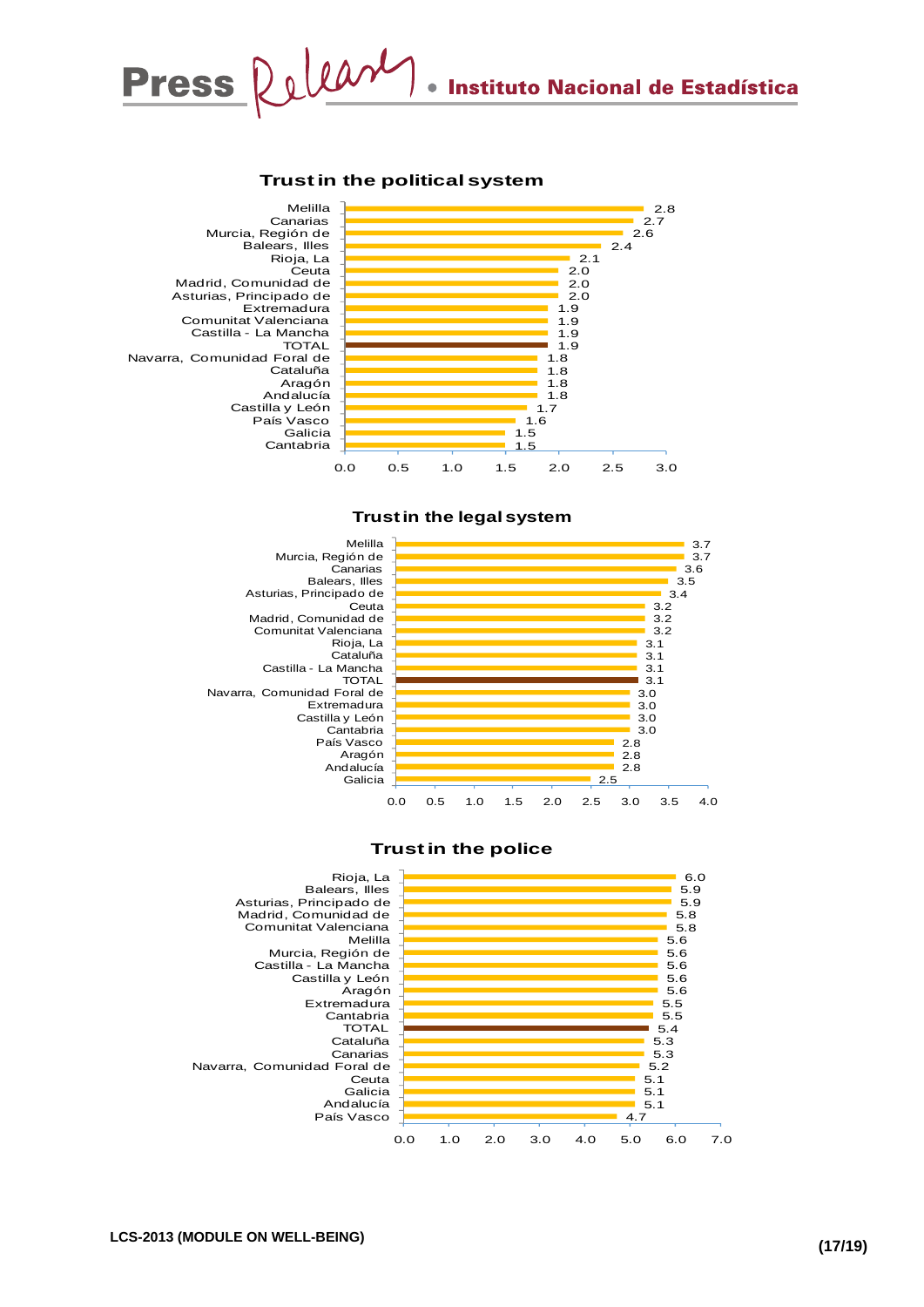

#### **Trust in others**







<sup>(1): %</sup> of persons who felt "fairly safe" or "very safe" walking alone at night.